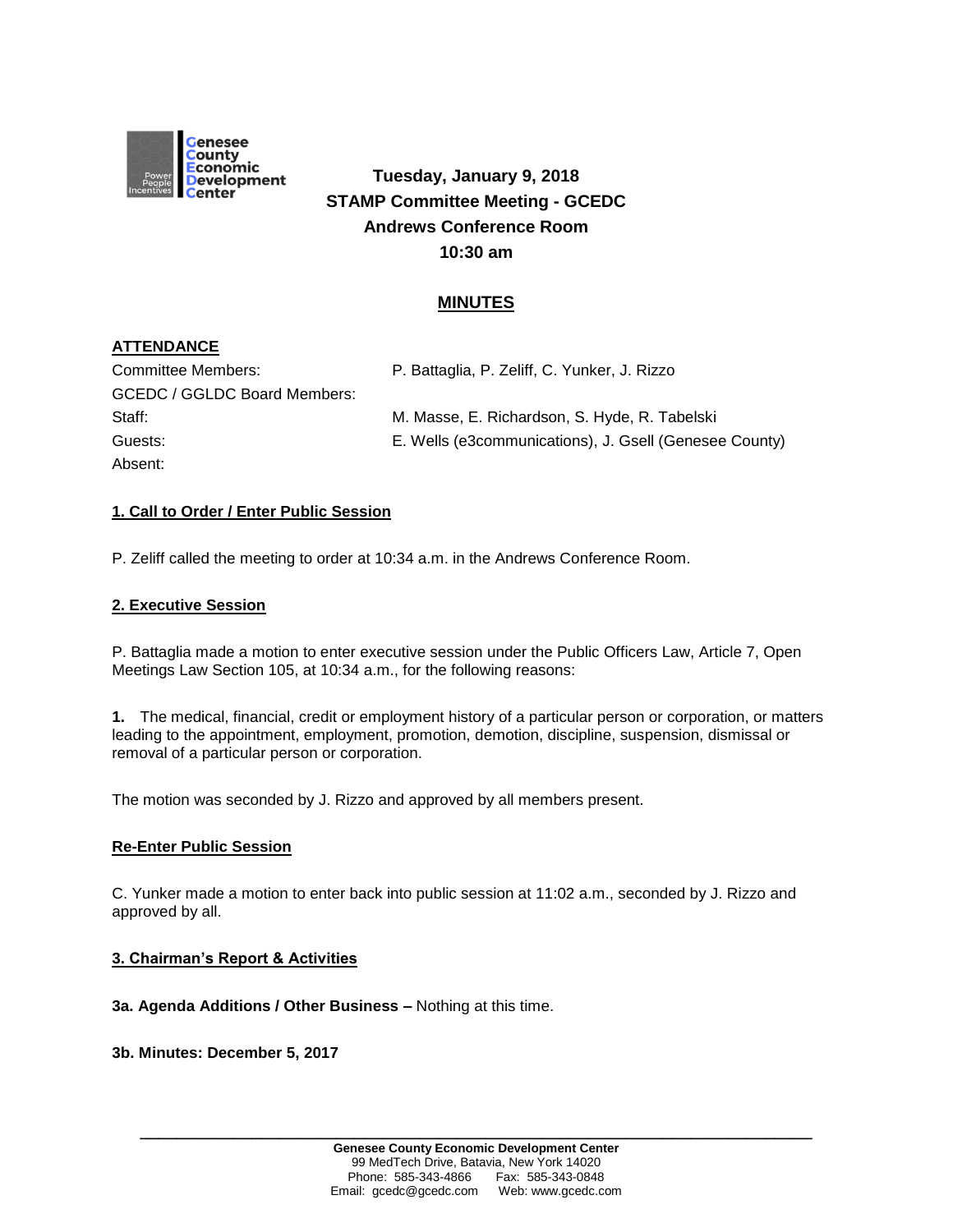**C. Yunker made a motion to approve the minutes from December 5, 2017; the motion was seconded by J. Rizzo. Roll call resulted as follows:**

P. Zeliff - Yes

J. Rizzo - Yes

P. Battaglia - Yes

C. Yunker - Yes

**The item was approved as presented.**

## **4. Discussions / Official Recommendations to the Board:**

**4a. \$33M STAMP Grant Draw Review YTD** – M. Masse informed the Committee that the Agency has received draws #1-13 in full. L. Farrell and M. Masse have been working with the State to set up an imprest account to save on interest expense related to the line of credit. An amended Grant Disbursement Agreement has been executed to allow for this, so we are now just waiting for the initial deposit into the imprest account. Once the initial deposit is made, staff will be submitting Grant Utilization Request Form (GURF) #1.

**4b. Construction Update –** M. Masse shared that road construction and water construction is currently on hold because of the weather. Residents will still be hooked up to the water service, weather permitting. The Town of Alabama has accepted dedication of the water lines that was approved at the last GCEDC Board meeting. The Town of Alabama residents seem very pleased with the progress so far.

## **4c. e3communications – 2018 WNY STAMP Public Relations & Social Media Contract –**

e3communications, a professional media and public relations firm/consultant will create dedicated social media channels to promote and market WNY STAMP to various audiences, including those in economic development, workforce and higher education among others. e3communications will create social media channels, maintain them with ongoing posts and provide monthly analytic reports. The social media channels will be designed for us on Facebook, Twitter and Instagram accounts specifically related to WNY STAMP. e3communications will also continue to manage public relations activities and communications for the WNY STAMP site.

R. Tabelski asked the Committee to recommend approval of the e3communications 2018 WNY STAMP Public Relations & Social Media Contract not to exceed \$24,000.

**P. Battaglia made a motion to recommend approval of the e3communications – 2018 WNY STAMP Public Relations & Social Media Contract not to exceed \$24,000 as presented; the motion was seconded by J. Rizzo. Roll call resulted as follows:**

- P. Zeliff Yes
- J. Rizzo Yes
- P. Battaglia Yes
- C. Yunker Yes

**The item was approved as presented.**

**\_\_\_\_\_\_\_\_\_\_\_\_\_\_\_\_\_\_\_\_\_\_\_\_\_\_\_\_\_\_\_\_\_\_\_\_\_\_\_\_\_\_\_\_\_\_\_\_\_\_\_\_\_\_\_\_\_\_\_\_\_\_\_\_\_\_\_\_\_\_\_\_**